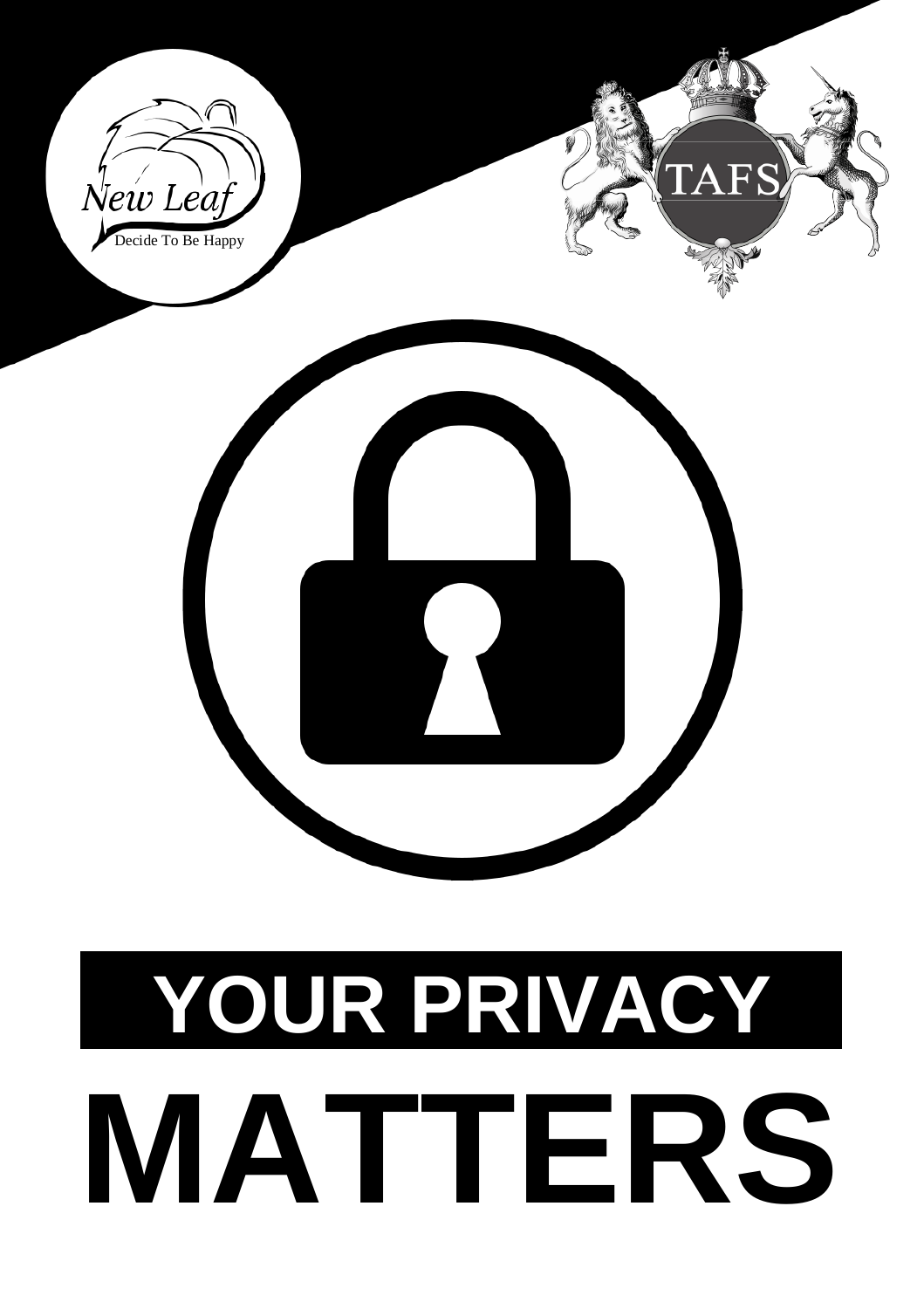# **What is this privacy statement about?**

To supply our customers with our services we need to use information about you, and some of that may be personal or private. For example we may need to know your name and address, details of how you would like to be contacted (e.g. your mobile phone number), or how you would like to pay for the services we provide you.

As we do this, we'd like you to take some time to read this privacy statement. It will explain what information we might collect about you, why we collect it, what we may use it for, and who we may give it to. We'll also explain your rights towards your information and how we look after it while we have it.

### **Who are we?**

 $\sim$   $\sim$   $\sim$   $\sim$   $\sim$ 

We care about your data. We have put in place appropriate controls and security policies to keep your data safe.

Currently, [True Advice Financial Services](https://trueadvicefinancialservices.co.uk/) and New Leaf Distribution jointly determine the purposes and means of processing personal client data relating to giving advice. This means we are joint controllers for these core advice giving activities and therefore responsible for managing this client data and ensuring compliance.

However, our firm is solely responsible for some activities, for example any direct marketing that we undertake.

Our principal New Leaf Distribution's registered office address is:

First Floor,Princess Caroline House, 1 High Street, Southend on Sea, Essex, SS1 1JE.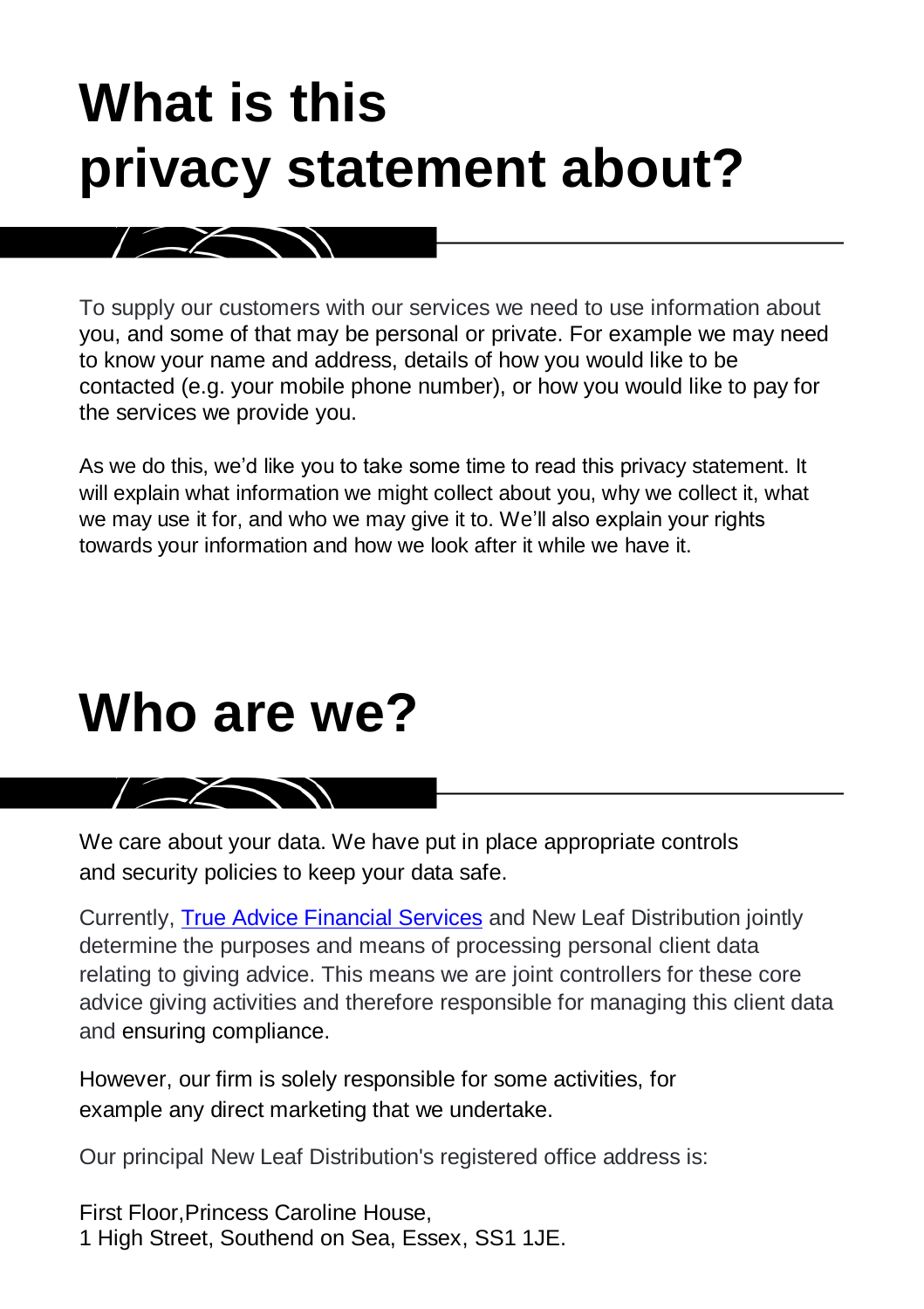# **What information do we collect about you?**

The information we collect about you may vary based on what service we provide to you. Typically, we need details like:

- Your name and address so we know who you are and what services you need from us
- Your contact details like phone number or email so that we can keep in touch with you about our services.
- Your bank account or other financial details so we can manage your payment for our services.

If you are receiving some financial services advice, we will need to know more information about your current position. This might include information regarding:

- Your employment information
- Your assets and liabilities

Some financial services products may require us to collect information about your health and lifestyle.

We only collect information about you that we need to make sure you get the best service from us. We respect your privacy and we try to minimise what we do collect.

### **How do we collect**

### **information about you?**

We prefer to collect the information we need directly from you. That way, you know what we have, and we can be sure you've provided us with the most accurate and up to date information.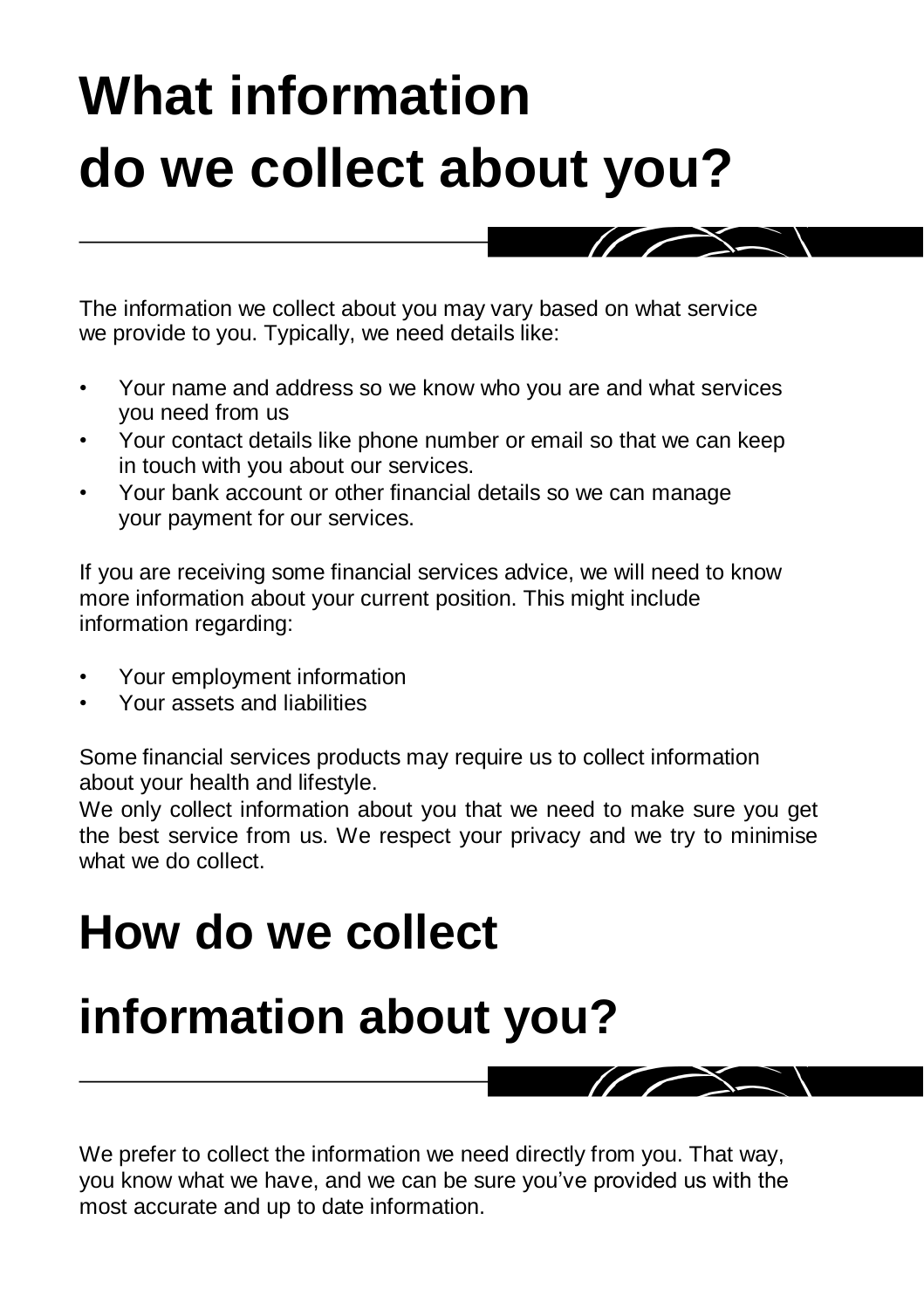We will usually do this:

- When we complete our fact find and discussion document.
- When you contact us for any reason.
- If you complete an online form.
- If you interact with us through the client portal.
- If you complete a survey.
- When completing application forms.

### **What do we do with the**

### **information we collect about you?**

We use your information in various ways, such as to:

- Meet the purposes that you provided your information for.
- Provide you with the services you want.
- Let you know about goods or services we feel would be beneficial to you.
- Preventing fraud, money laundering and financial crime.
- To confirm your identity.

 $\sqrt{2}$ 

- Credit scoring and assessment, and credit management (where applicable).
- Keep our records accurate and up to date.
- Comply with any legal or regulatory obligations we may have.

### **Who do we share your information with?**

 $\sqrt{2}$ 

We appreciate that you have provided your information to us and may not want us to share it with other people or organisations, however sometimes it is necessary for us to do so.

We only share your information where we are permitted or required to by law, or where you have requested us to do so. We may share your information with, for example: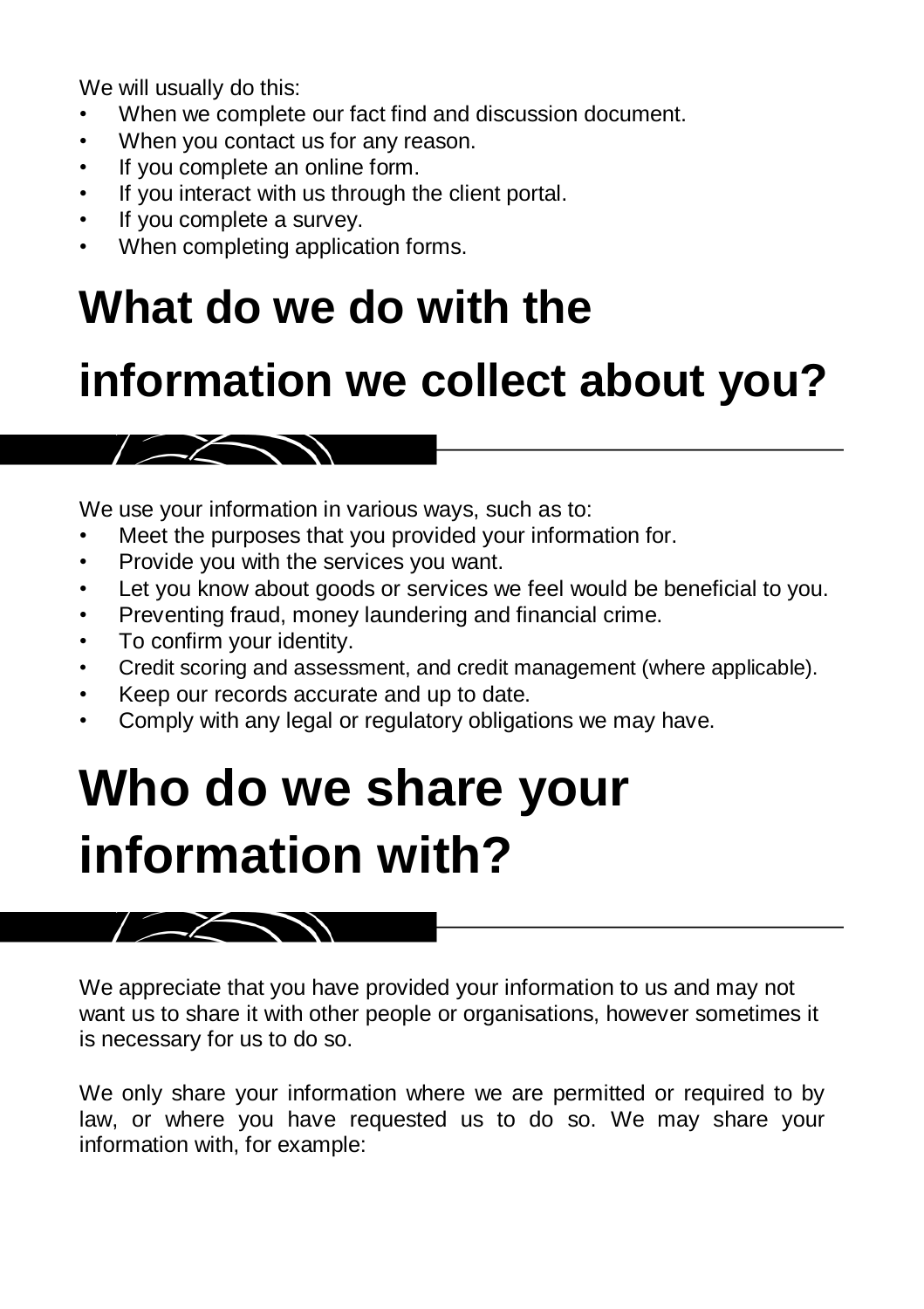- Any of your family, associates, or someone who represents you, where you have asked us to do so.
- Our employees who provide you with our services.
- Carefully selected organisations and specialists to help us provide you with our services.
- Credit reference and fraud prevention agencies in order to help prevent and detect fraud.
- Any person, organisation or regulator where we are required to because of a court order, regulatory responsibility, legal duty or statutory obligation.

We are careful to minimise such sharing.

Although we are a UK company, we may sometimes share your information with an organisation who is outside the UK. Such companies may also be outside of Europe. We may do this, but we will only do so where we are permitted to by law.

Whenever we share your information we do everything we can to make sure it is protected from misuse or loss.

# **How do we look after and secure your information?**

When we use information about you we take all reasonable efforts to do so fairly and lawfully.

We think it likely that our customers know we use information about them, and we provide notices of such wherever we can.

We never use information about you unless it is lawful for us to do so and we have a clearly defined need or purpose.

When we collect information about you we ensure that we minimise what we collect. We try not to keep your information for longer than we need it and we ensure that the records we have about you are managed properly and deleted promptly and securely when we no longer need them.

We make every effort to ensure your rights towards your information, which we detail below.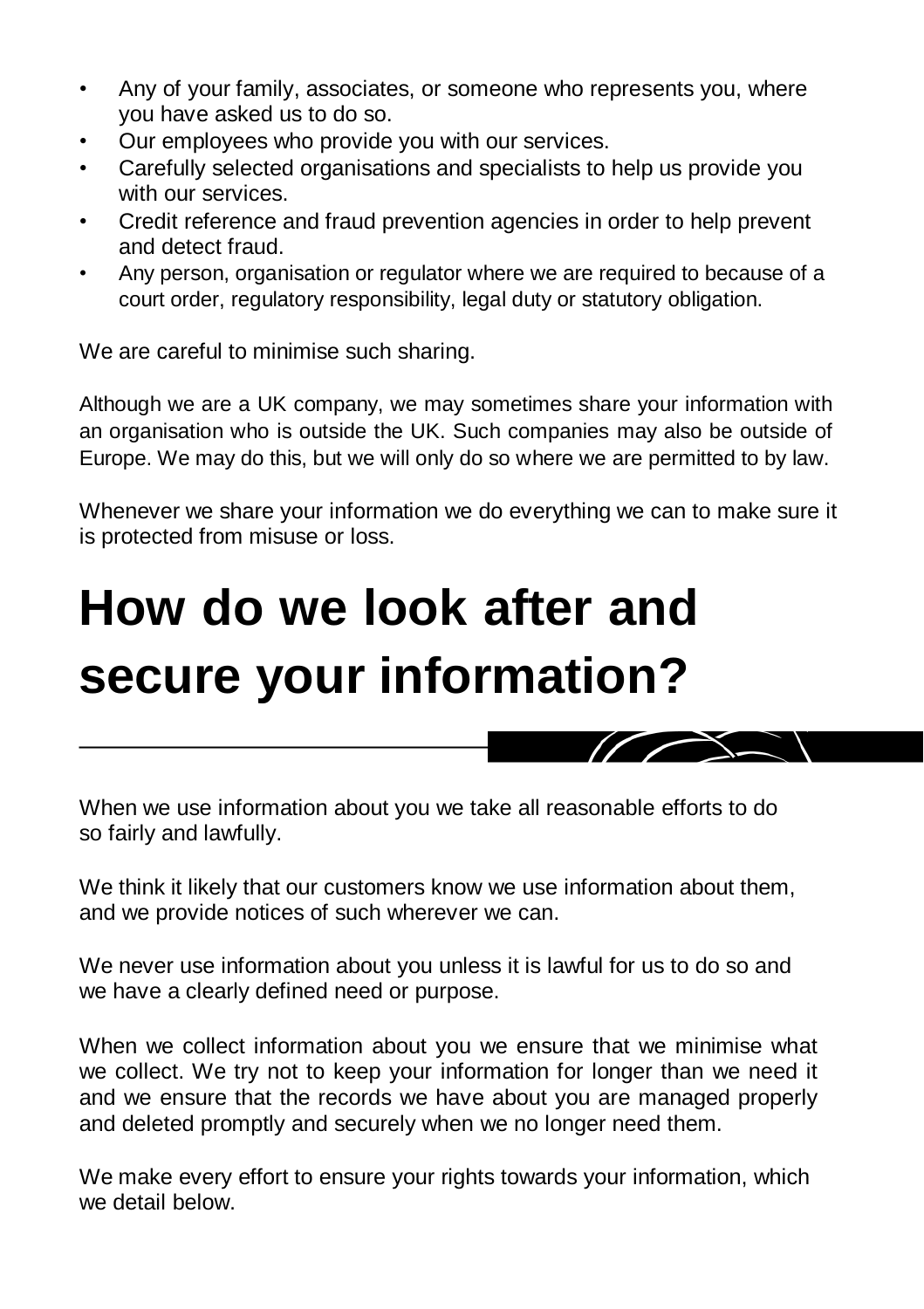We take appropriate care to secure the information we hold about you. We have robust technical security such as passwords and information encryption. We also have policies and procedures to ensure your information is only available to our employees who need to see it to do their job, and we train those employees appropriately.

Also, we establish robust procedures and contracts to extend these protections to any other person or organisation we may need to give your information to. In everything we do with your information we try to be fair, lawful, and open, and we take seriously our obligations towards your privacy and the protection of information we may hold about you.

#### **On our websites**

You can read this same statement and learn more about how we keep data secure on our website at [www.newleafdistribution.co.uk/privacy](www.newleafdistribution.co.uk/privacy.asp)

#### **By email and phone**

If you have contacted us by email, or provided an email address, we may use that to contact you if we need to.

You should also be aware that information conveyed by email could be deliberately or accidentally intercepted or corrupted.

Whilst we make every effort to ensure that emails we send to you are free from viruses this cannot be guaranteed. We recommend that you scan all email for viruses with appropriate and frequently updated virus checking software. You should also avoid sending us emails from unsecure or public wi-fi zones (such as coffee shops) to mitigate your messages being intercepted.

Where you are receiving financial advice, we encourage you to use our client portal, which is a secure space to share information and documentation with your financial advisor.

If you have given us your phone number (landline or mobile), we may use it to contact you if we need to, including sending texts.

Please let us know if your mobile phone number or email address changes so that we can keep this information up to date.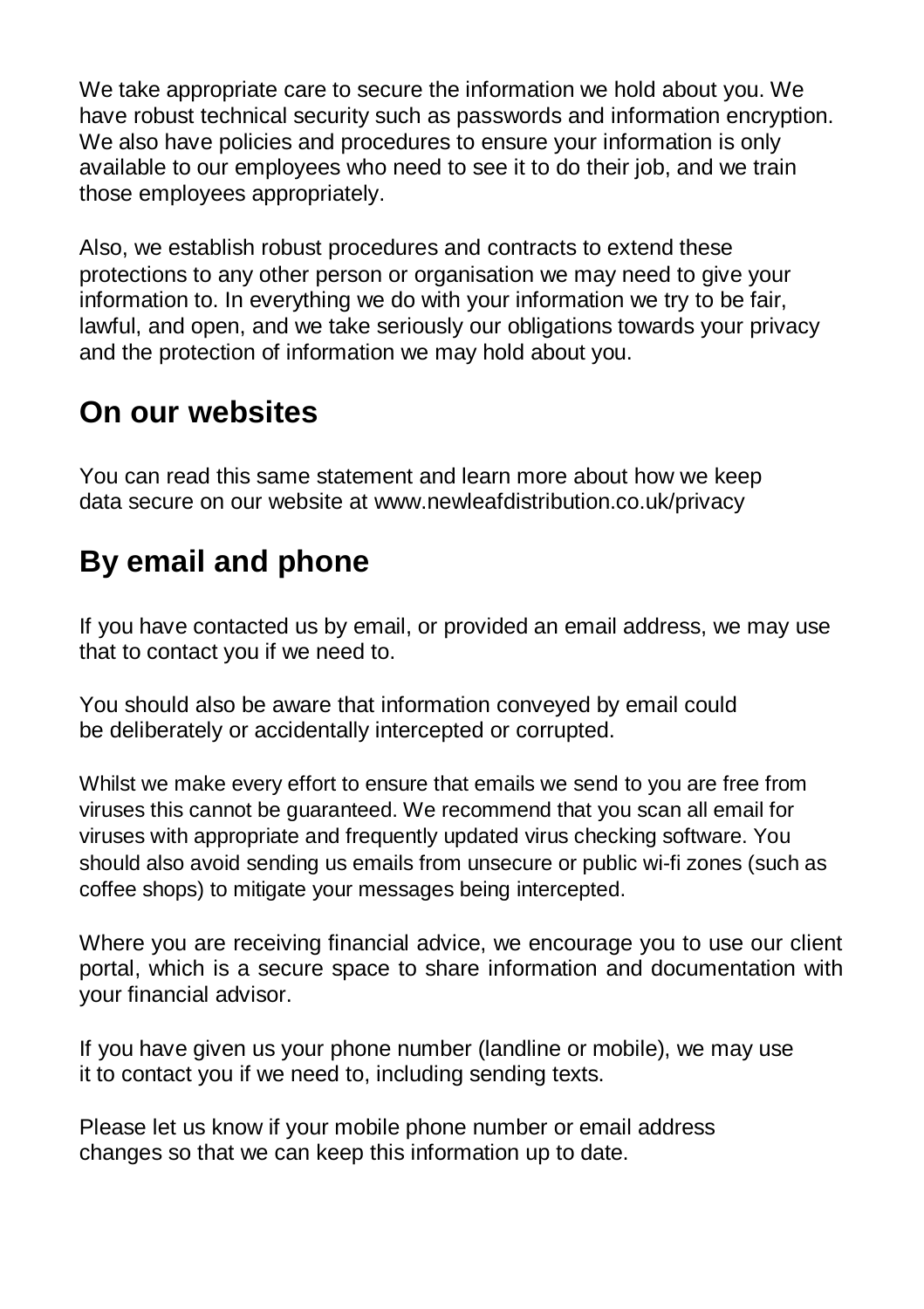# **Your Rights**

The General Data Protection Regulations give you certain rights towards your personal information. We take all reasonable efforts to ensure we allow you to exercise those rights.

You have the right to see all the personal information we hold about you. We'll handle routine enquiries as part of our usual customer service. If you want to see more of the information that we have about you, you can make a data subject access request.

You can write to us at:

Privacy Officer New Leaf Distribution First Floor Princess Caroline House 1 High Street Southend on Sea Essex SS1 1JE

To ensure that we only give your information out to you and not someone else, you will need to provide us with two current forms of identification. Once we receive your written request, any clarifications, identification, we respond as soon as we can within 1 calendar month.

### **You have the right to stop us causing you 'damage or distress'**

Unless you have consented to us using your information, or have a contract with us, or we are acting to comply with a legal obligation or in a life or death situation, you can object to us using your personal information in a way that causes you 'substantial and unwarranted damage or distress'.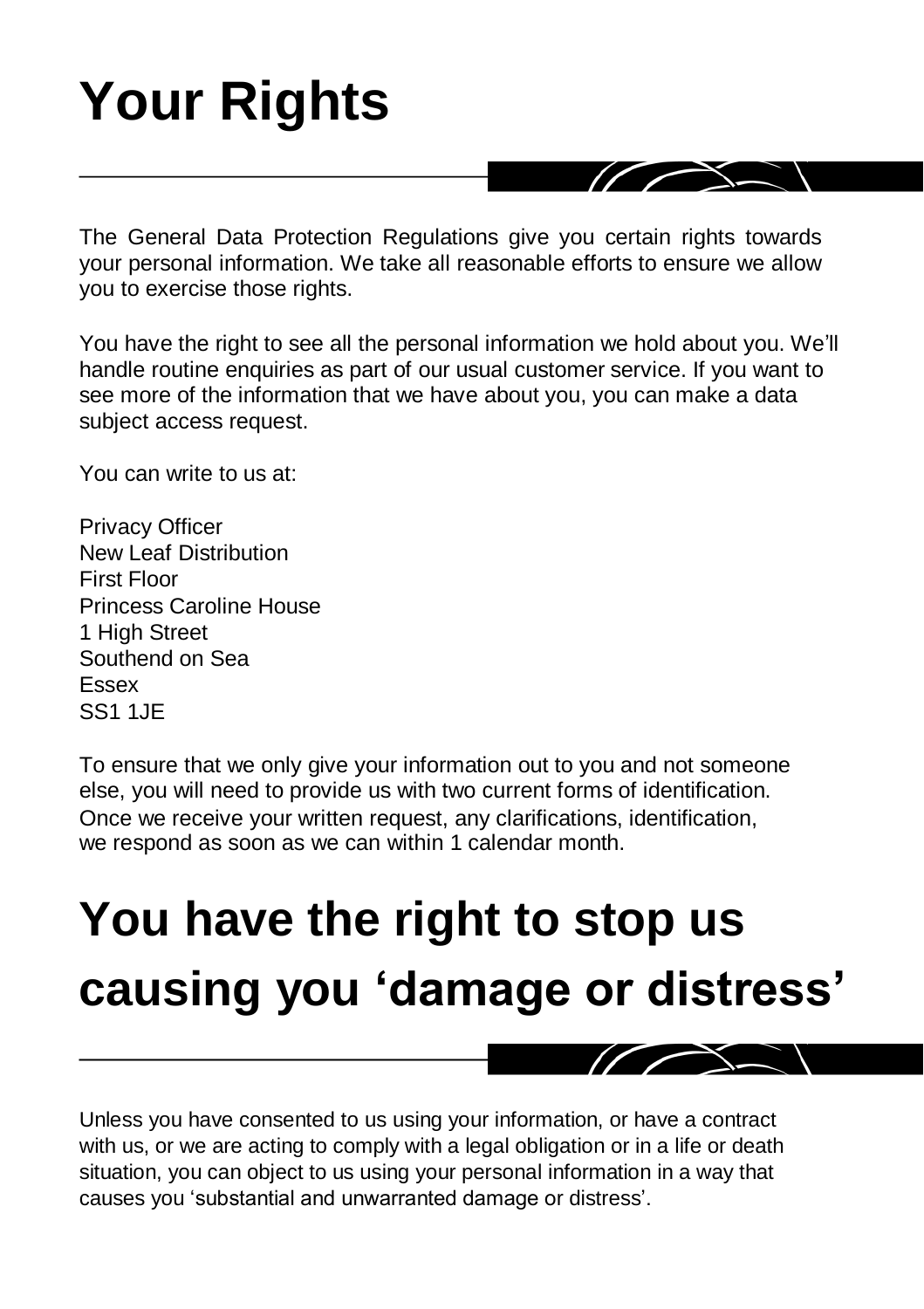Damage means that we will use or have used your information in a way that caused you some loss or harm which we shouldn't have.

Distress means that we will use or have used your information in a way that caused you some upset or anguish which was more than an annoyance.

You can write to us and ask us to stop using your information in that way. We will respond within 21 days.

### **You have the right to have your information corrected**

We take all reasonable steps to ensure that the information we have about you is accurate and up to date.

If you think that what we have is not accurate or up to date, please tell us as soon as possible and we will ensure it is corrected.

# **You have the right to stop us direct marketing to you**

If you have received financial advice from one of our advisers, we would like to keep you notified of products and services that we feel might be beneficial to you as part of our ongoing service to you. This could extend to contacting you in advance of a product deal expiring or to keep in touch for a yearly review.

You have the right to opt out of marketing information and tell us what your communication preferences are by contacting us at the number or address provided below. You may opt out at any time if you don't want to receive any further communications of this nature.

Every time we contact you about such offers we will give you the opportunity not to hear about anymore.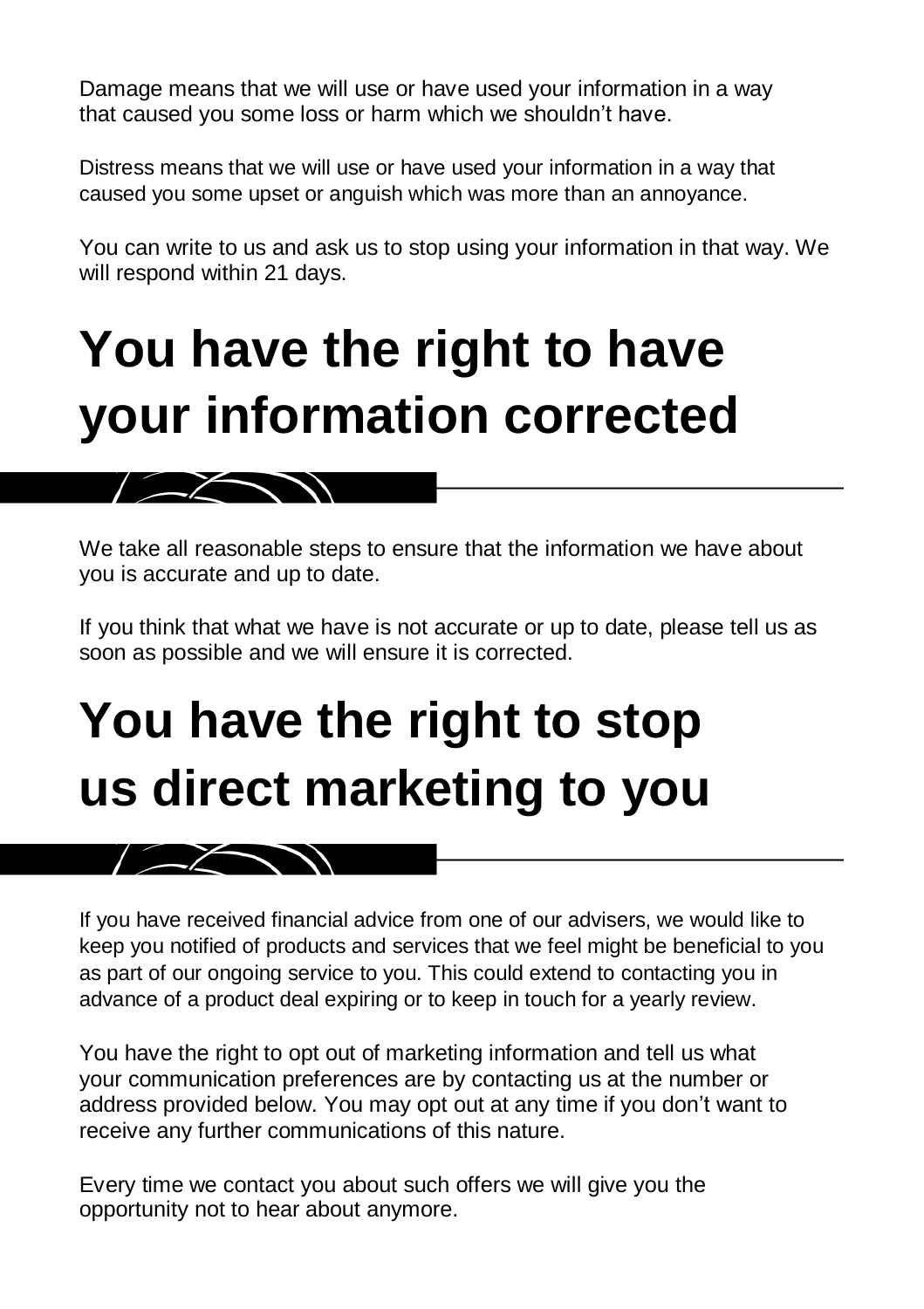If you don't want to receive such offers at all, please let our principal know by calling **01702 431130**, or;

You can write to our principal at:

Privacy Officer, New Leaf Distribution, 1st Floor Princess Caroline House, 1 High Street, Southend on Sea, Essex, SS1 1JE

Or; Email us at **privacy@newleafgroup.co.uk**

Also, we will not send you these offers by phone if you have registered with the Telephone Preference Service or by mail if you have registered with the Mailing Preference Service.

Please note though, that you may still receive non-personalised marketing material through your letterbox.

### **The Information**

### **Commissioner's Office**



The **General Data Protection Regulations** govern how we may use your personal information.

We are registered under the Act and regulated by the Information Commissioner's Office (ICO).

You can also find a lot more information about this on the ICO Website or by contacting them at:

Information Commissioner's Office Wycliffe House Water Lane Wilmslow Cheshire SK9 5AF (Tel: **01625 545 700**)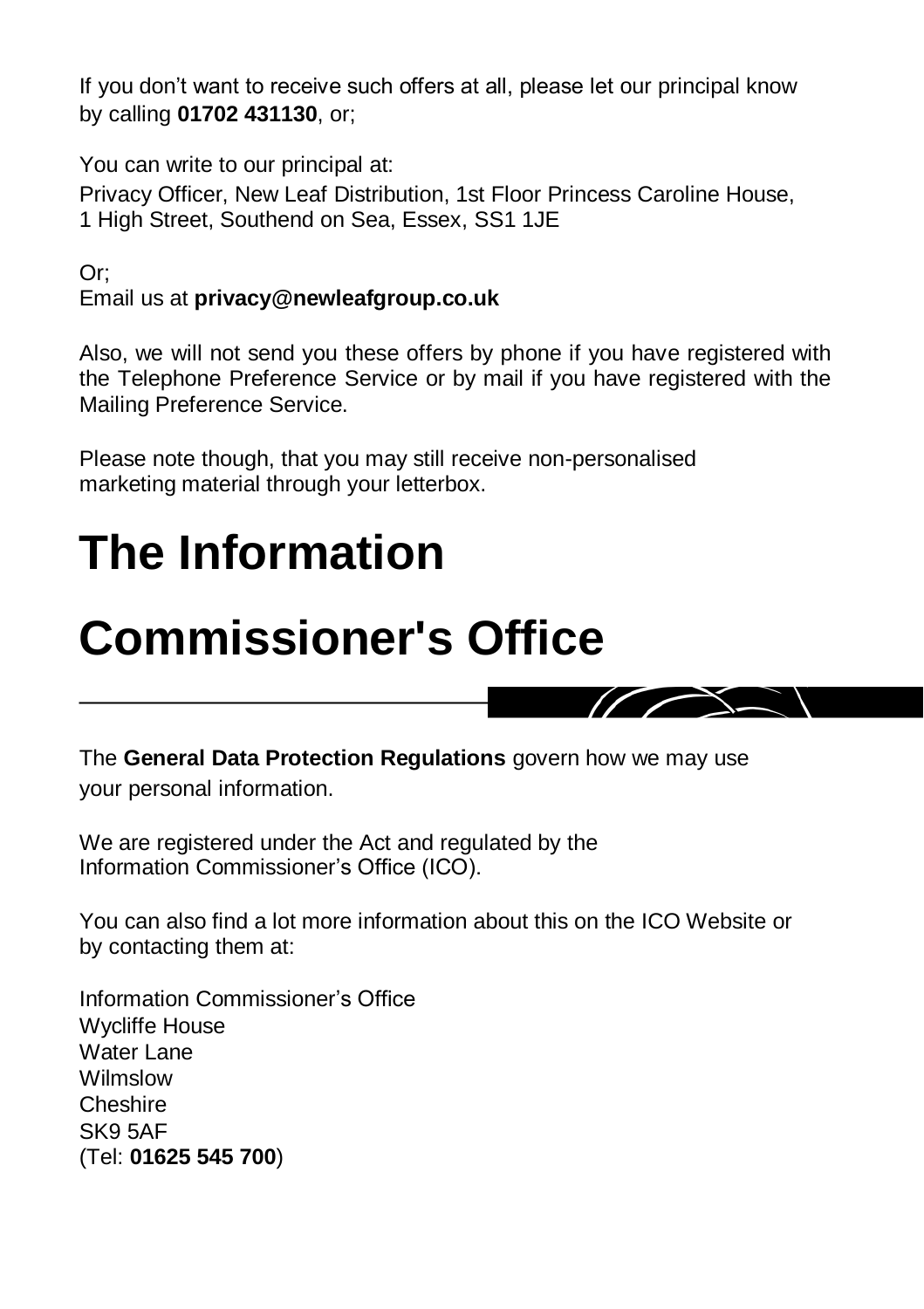## **Changes to this statement**

From time to time, we may amend this privacy statement to reflect changes in the law, guidance from the Information Commissioners Office (ICO), our experience of handling your information, or for other legitimate reasons. We will do this by posting the amended privacy statement on our website. We therefore suggest you check our online privacy statement from time to time to make sure you are aware of the latest version.

# **CONSENT TO GATHER SPECIAL CATEGORY DATA**

As detailed above, in some instances, it is necessary for us to collect more sensitive information (such as health or lifestyle information) which is called special category data. This is to allow us to provide our financial advice service to you. This is where we need to gather your consent to the collection and processing of this data. You can withdraw your consent at any time to us processing this data, however, this may mean that you can no longer access the service or product the information was gathered for.

Date

 $\frac{1}{2}$  ,  $\frac{1}{2}$  ,  $\frac{1}{2}$  ,  $\frac{1}{2}$  ,  $\frac{1}{2}$  ,  $\frac{1}{2}$  ,  $\frac{1}{2}$  ,  $\frac{1}{2}$  ,  $\frac{1}{2}$  ,  $\frac{1}{2}$  ,  $\frac{1}{2}$  ,  $\frac{1}{2}$  ,  $\frac{1}{2}$  ,  $\frac{1}{2}$  ,  $\frac{1}{2}$  ,  $\frac{1}{2}$  ,  $\frac{1}{2}$  ,  $\frac{1}{2}$  ,  $\frac{1$ 

By ticking this box you are giving consent for your sensitive personal data to be collected stored in order for the adviser to provide you with a tailored advice service.